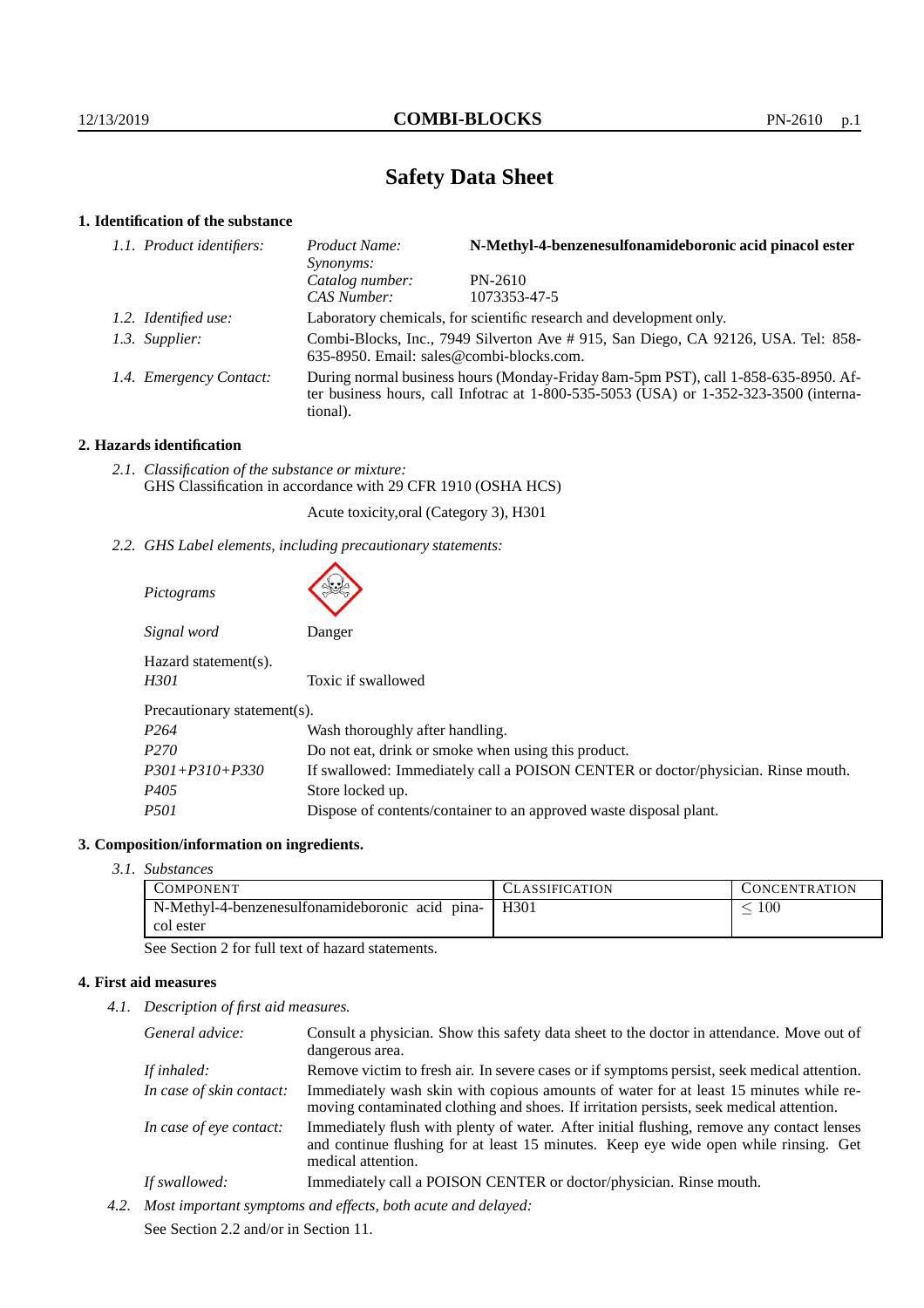*4.3. Indication of any immediate medical attention and special treatment needed:* No data.

# **5. Fire fighting measures**

- *5.1. Extinguishing media:* Use dry sand, dry chemical or alcohol-resistant foam for extinction.
- *5.2. Special hazards arising from the substance or mixture:* Carbon monoxide, nitrogen oxides, sulfur oxides.
- *5.3. Advice for firefighters:* Wear self-contained breathing apparatus for firefighting if necessary.
- *5.4. Further information:* No data available.

## **6. Accidental release measures**

- *6.1. Personal precautions, protective equipment and emergency procedures:* Ensure adequate ventilation. Use personal protective equipment.
- *6.2. Environmental precautions:* Should not be released into the environment. See Section 12 for additional ecological information.
- *6.3. Methods and materials for containment and cleaning up:* Sweep up or vacuum up spillage and collect in suitable container for disposal.
- *6.4. Reference to other sections:* Refer to protective measures listed in Sections 8 and 13.

#### **7. Handling and storage**

- *7.1. Precautions for safe handling:* Avoid contact with skin and eyes. Avoid inhalation of vapour or mist. Keep away from sources of ignition - No smoking. Take measures to prevent the build up of electrostatic charge. For precautions see section 2.2.
- *7.2. Conditions for safe storage, including any incompatibilities:* Store refrigerated. Keep container tightly closed in a dry and well-ventilated place. Containers which are opened must be carefully resealed and kept upright to prevent leakage.
- *7.3. Specific end use(s):* Laboratory chemicals, for scientific research and development only.

## **8. Exposure Controls / Personal protection**

*8.1. Control parameters:*

*Components with workplace control parameters:* Contains no substances with occupational exposure limit values. *8.2. Exposure controls:*

*Appropriate engineering controls:* Ensure that eyewash stations and safety showers are close to the workstation location. Ensure adequate ventilation, especially in confined areas.

*Personal protective equipment:*

| Eye/face protection:               | Wear appropriate protective eyeglasses or chemical safety goggles as described by OSHA's<br>eye and face protection regulations in 29 CFR 1910.133 or European Standard EN166.                                                                                                                                         |  |  |
|------------------------------------|------------------------------------------------------------------------------------------------------------------------------------------------------------------------------------------------------------------------------------------------------------------------------------------------------------------------|--|--|
| Skin protection:                   | Handle with gloves. Gloves must be inspected prior to use. Use proper glove removal<br>technique (without touching glove's outer surface) to avoid skin contact with this product.<br>Dispose of contaminated gloves after use in accordance with applicable laws and good<br>laboratory practices. Wash and dry hands |  |  |
| <b>Body Protection:</b>            | Complete suit protecting against chemicals, Flame retardant antistatic protective clothing.<br>The type of protective equipment must be selected according to the concentration and<br>amount of the dangerous substance at the specific workplace.                                                                    |  |  |
| Respiratory protection:            | No protective equipment is needed under normal use conditions.                                                                                                                                                                                                                                                         |  |  |
| Control of environmental exposure: | Prevent further leakage or spillage if safe to do so. Do not let product enter<br>drains.                                                                                                                                                                                                                              |  |  |

#### **9. Physical and chemical properties**

*9.1. Information on basic physical and chemical properties*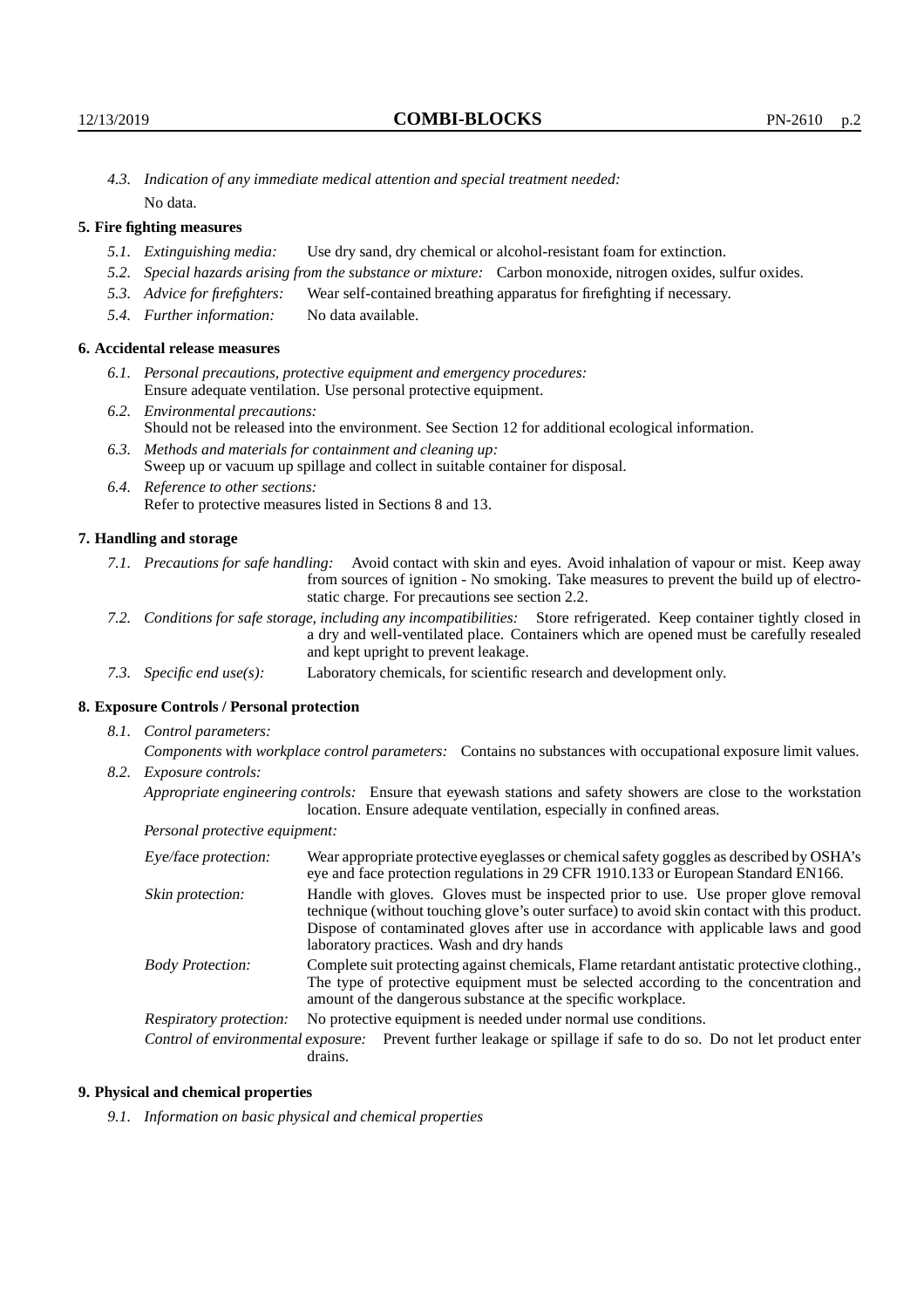| (a)      | Appearance:                                   | Solid          |
|----------|-----------------------------------------------|----------------|
| (b)      | Odour:                                        | No data        |
| (c)      | Odour Threshold:                              | No data        |
| (d)      | pH:                                           | No data        |
| (e)      | Melting point/freezing point:                 | $150 - 170$ °C |
| (f)      | Initial boiling point and boiling range:      | No data        |
| (g)      | Flash point:                                  | No data        |
| (h)      | Evaporatoin rate:                             | No data        |
| (i)      | Flammability (solid, gas):                    | No data        |
| (j)      | Upper/lower flammability or explosive limits: | No data        |
| $\rm(k)$ | Vapour pressure:                              | No data        |
| (1)      | Vapour density:                               | No data        |
| (m)      | Relative density:                             | No data        |
| (n)      | Water solubility:                             | No data        |
| $\circ$  | Partition coefficient: n-octanol/water:       | No data        |
| (p)      | Auto-ignition:                                | No data        |
| (q)      | Decomposition temperature:                    | No data        |
| (r)      | Viscosity:                                    | No data        |
| (s)      | Explosive properties:                         | No data        |
| (t)      | Oxidizing properties:                         | No data        |
|          |                                               |                |

*9.2. Other safety information:*

| Formula          | $C_{13}H_{20}BNO_4S$ |
|------------------|----------------------|
| Molecular weight | 297.2                |
| CAS Number       | 1073353-47-5         |

### **10. Stability and reactivity**

|                  | 10.1. Reactivity | No data |  |
|------------------|------------------|---------|--|
| $\overline{100}$ |                  |         |  |

- *10.2. Chemical stability* Stable under recommended storage conditions.
- *10.3. Possibility of hazardous reactions* No data
- *10.4. Conditions to avoid*
- *10.5. Incompatible material* Explosives, flammable/toxic gases, flammable liquid, flammable solid, spontaneously combustible substances, substances which are dangerous when wet, oxidizing substances, organic peroxides, poisons, infectious substances, radioactive materials.
- *10.6. Hazardous decomposition products:*

Hazardous decomposition products formed under fire conditions: Carbon monoxide, nitrogen oxides, sulfur oxides. Other decomposition products: No data In the event of fire: See Section 5.

#### **11. Toxicological information**

*11.1 Information on toxicological effects*

| Acute toxicity:                                                                  | Toxic if swallowed.                                                                                                                             |  |
|----------------------------------------------------------------------------------|-------------------------------------------------------------------------------------------------------------------------------------------------|--|
| Skin irritation/corrosion:                                                       | No data available.                                                                                                                              |  |
| Eye damage/irritation:                                                           | No data available.                                                                                                                              |  |
| Respiratory or skin sensitization:                                               | No data available.                                                                                                                              |  |
| Germ cell mutagenicity:                                                          | No data available.                                                                                                                              |  |
| Carcinogenicity:                                                                 | No data available.                                                                                                                              |  |
| Reproductive toxicity:                                                           | No data available.                                                                                                                              |  |
| Specific target organ system toxicity - single exposure:<br>No data available.   |                                                                                                                                                 |  |
| Specific target organ system toxicity - repeated exposure:<br>No data available. |                                                                                                                                                 |  |
| Aspiration hazard:                                                               | No data available.                                                                                                                              |  |
| Additional information:                                                          | To the best of our knowledge, the chemical, physical and toxicological proper-<br>ties of this substance have not been thoroughly investigated. |  |

#### **12. Ecological information**